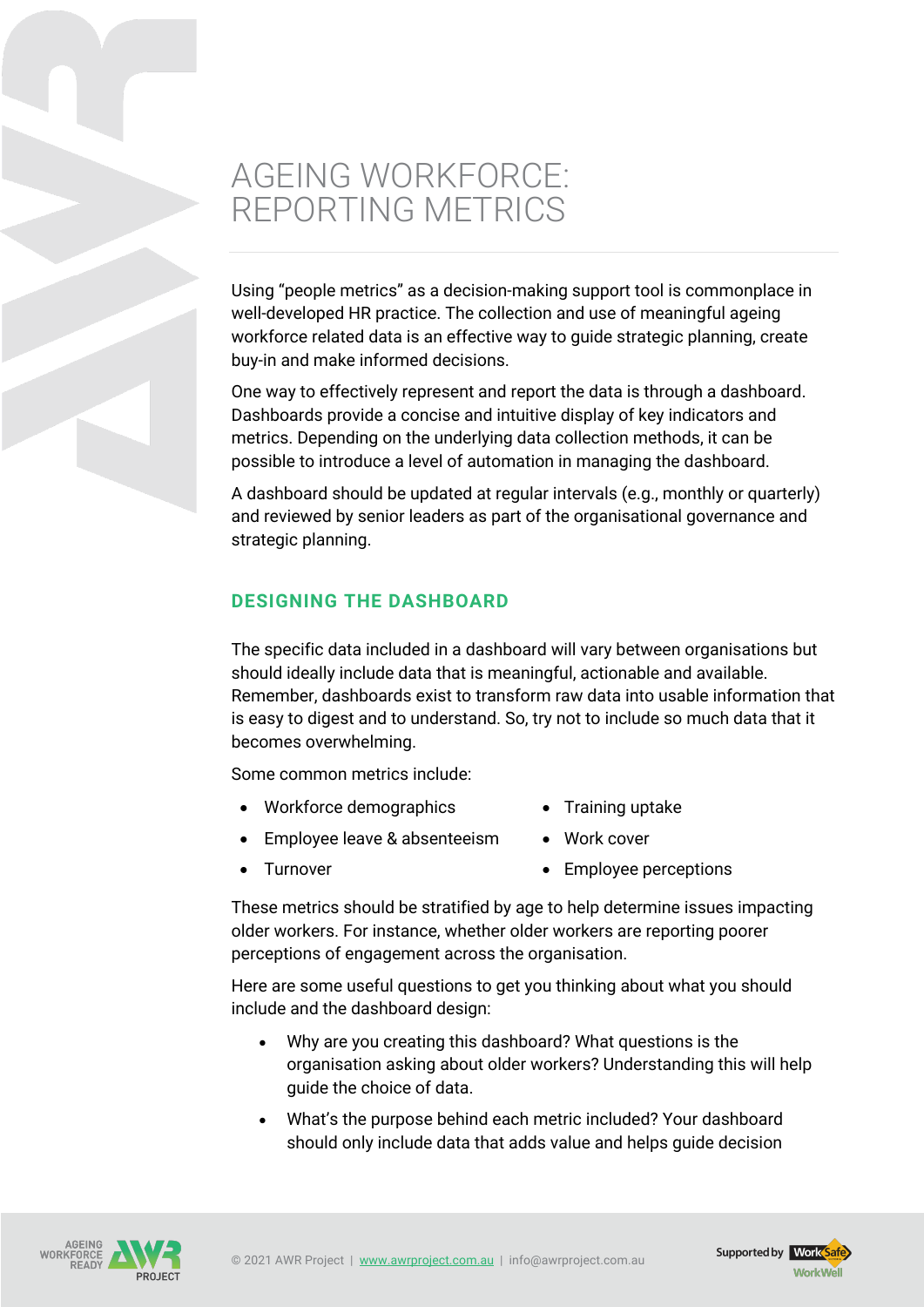making. It is important to avoid including too many metrics, which can make the dashboard overwhelming and difficult to understand.

- Who is going to be using it? At what meetings will the dashboard be presented? Think about meetings/channels where it will be used. Consider what formats work best in these situations and the preferences of the people reviewing the information.
- How often does the dashboard need to be updated? How 'up to date' does it need to be? This will depend largely on when and where the dashboard is presented (e.g., as a standing agenda item at a regular manager meeting).
- What is the best format for the dashboard? Many factors influence the dashboard format, such as whether there are ways to automate the data integration, where the data is displayed or presented, and what is userfriendly for the key audience.

## **CREATING THE DASHBOARD**

Once you have considered the content and design of the dashboard, the next step is to build it.

There are several ways you can build the dashboard and preferences will vary according to what is accessible and familiar. Software like MSExcel and PowerPoint work well. There are also specific software platforms designed for building dashboards, but these are often paid services.

Every organisation will approach the "build" phase a little differently, but there are some common steps:

- **Make a template.** It is helpful to map out what you want the dashboard to look like and how the data will be presented. This can come before any of the actual data is incorporated. Building this 'blueprint' will make creating the final dashboard a lot easier.
- **Gather the data.** It may be the case that the data you need is already available, or it may be that you need to spend some time collecting it. Either way, ensure that you have a process to get the relevant data.
- **Write an introduction.** Be sure to include a brief cover page explaining the dashboard and its key features. Consider what someone looking at it for the first time would need to know.
- **Create an "update" plan.** Make sure you have a plan on when and how the dashboard will be updated. It is important that the data represented is current. Ensure clarity around who is responsible for updating the dashboard, as well as the mechanics and timing of updating the data.